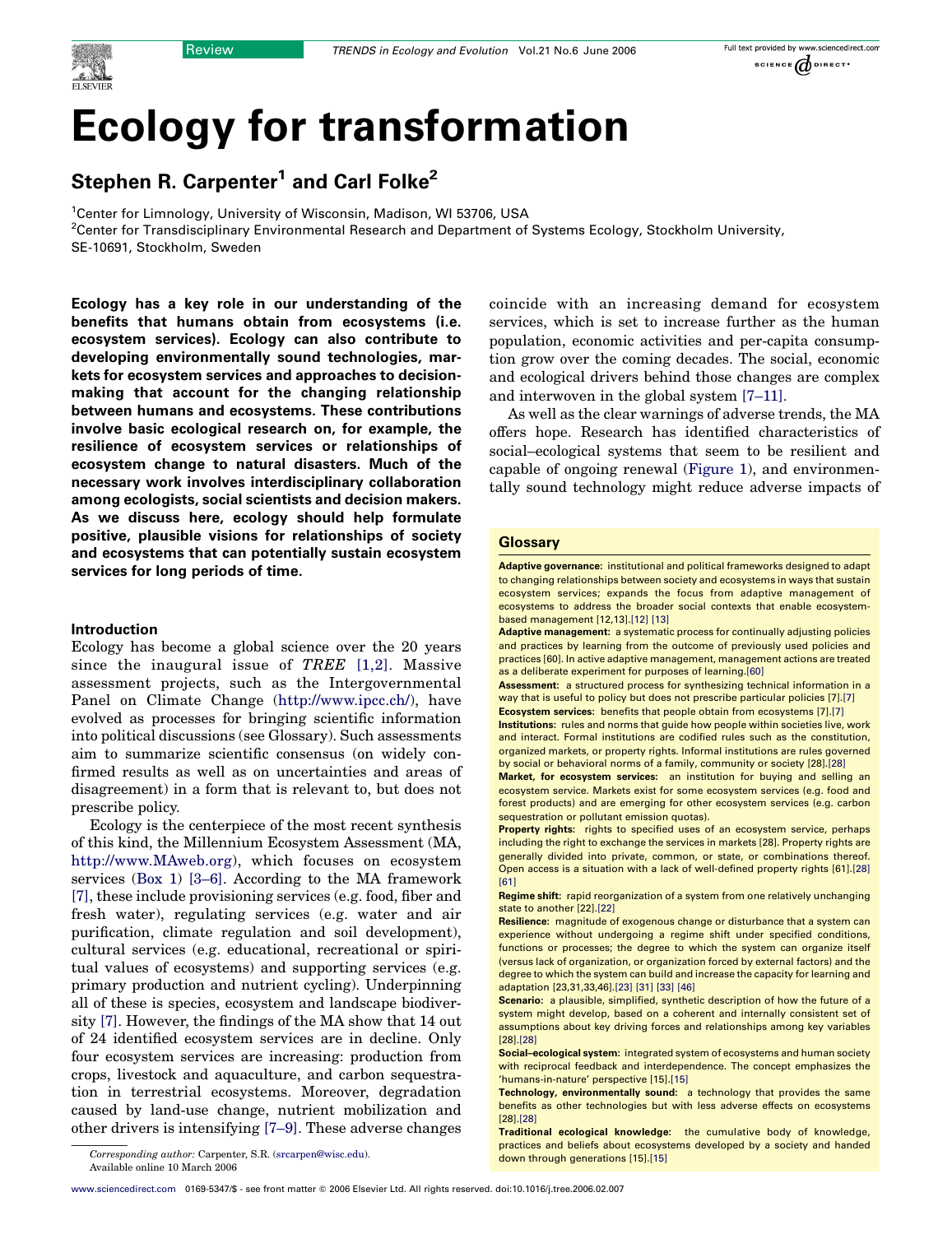#### Box 1. Ecosystem services

By the 1970s, researchers had begun to focus on the ecological lifesupport systems and services provided by ecosystems to humanity [\[3,5\]](#page-5-0). de Groot [\[6\]](#page-5-0) used the term 'environmental functions' instead of services and, more recently, Daily [\[18\]](#page-5-0) edited the popular book Nature's Services. The field of Ecological Economics developed the concept Natural Capital [\[62,63\]](#page-6-0) to address non-renewable resources, renewable resources and ecosystem services (the latter two are generated by ecosystems) and to make social scientists and, in particular, economists aware of the significance of ecosystems and their services. Controversy was sparked when Costanza et al. [\[50\]](#page-6-0) attempted to set a dollar value on 17 ecosystem services, evaluated worldwide.

Ecosystem services were adopted as a central concept by the MA [\[7\],](#page-5-0) which focused on three categories of ecosystem services that directly affect humans (Figure I). Provisioning ecosystem services are the products that humans obtain from ecosystems, such as food, fuel, fiber, fresh water and genetic resources. Regulating services are benefits that humans obtain from natural regulation of ecosystem processes, including maintenance of air quality, climate regulation, erosion control, disease control and water purification. Cultural

services are the nonmaterial benefits that humans obtain from ecosystems through spiritual enrichment and educational, recreational and aesthetic experiences. All of these services depend on biodiversity and the processes routinely studied by ecologists, such as primary production and nutrient cycling.

The identification and quantification of ecosystem services is important because many ecosystem services are not apparent to the average person or decision maker. Regulating services are particularly likely to be ignored, even though they are often crucial for the resilience of other ecosystem services. Cultural services are generally known and appreciated, and are often protected by parks or reserves. Provisioning ecosystem services are generally known and often are traded in markets. However, unless the markets are constructed properly, the prices will underestimate the true social value of the ecosystem services [\[64\]](#page-6-0). The improvement of markets for ecosystem services is a major area of research in ecological economics as well as innovation in the business world [\[7\];](#page-5-0) see for example the Katoomba Group's ([http://www.katoombagroup.org/\)](http://www.katoombagroup.org/) Ecosystem Marketplace [\(http://www.ecosystemmarketplace.com/](http://www.ecosystemmarketplace.com/)).



Figure I. Linkages of ecosystem services to human well-being. Arrows depict the connections of ecosystem services to human well-being that were investigated by the MA [\[28,64\].](#page-6-0) Arrow width denotes the intensity of the linkage between ecosystem services and human well-being (narrow, weak; mid-width, medium; or wide, strong), and arrow color denotes the potential for mediation by socioeconomic factors (light-brown, low; mid-brown, medium; or dark-brown, high). For example, if it is possible to purchase a substitute for an ecosystem service, then there is high potential for socioeconomic mediation. Reproduced with permission from [\[7\].](#page-5-0)

agriculture on biodiversity and water quality, for example [\[9\]](#page-5-0). Improvements in construction practices and energy technology also offer opportunities to mitigate humancaused environmental change [\[7\].](#page-5-0) Most ecosystem services are not marketed, even though economic studies propose that properly constructed markets would support strong conservation measures [\[7\]](#page-5-0). Certain institutional and political frameworks, collectively known as adaptive governance [\[12,13\]](#page-5-0), align property rights of resource

users to evoke sustainable use of ecosystem services and appear to be successful in managing ecosystem services [\[7\]](#page-5-0). The frameworks also distribute authority among institutions nested across a range of spatial scales, similar to the multiple scales of ecosystem processes [\[13\]](#page-5-0). They preserve and use memories of past crises to address present ones, synthesize diverse forms of knowledge (e.g. technical and traditional knowledge), and seek innovative approaches [\[13\]](#page-5-0). Diverse ecosystems, culture and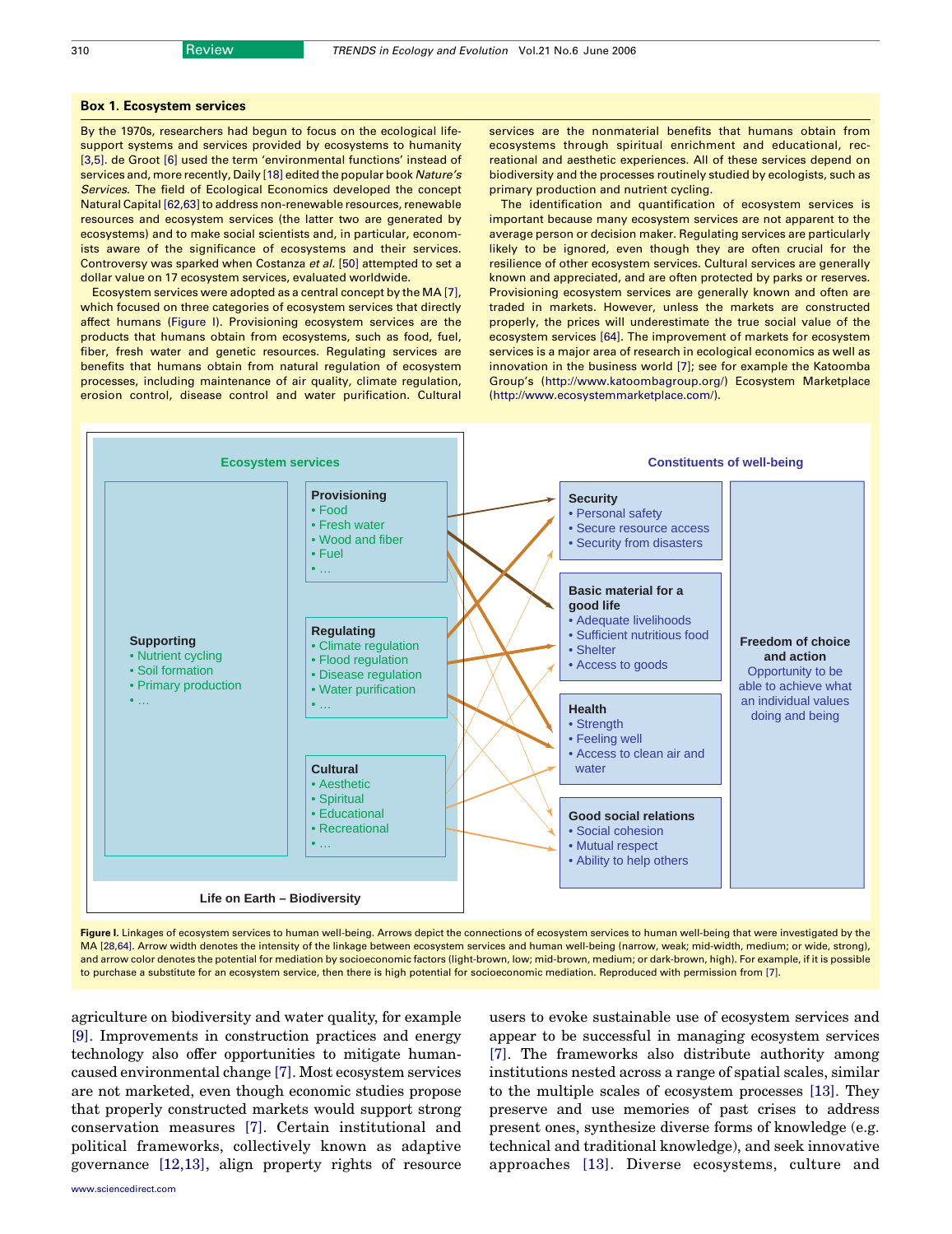<span id="page-2-0"></span>

Figure 1. Characteristics of resilient social–ecological systems.

livelihoods seem to be a necessary background condition for environmentally sound technology (including markets) and adaptive governance.

If these characteristics of resilient social–ecological systems could be implemented more widely, the situation could improve, although such a global transformation is an enormous challenge [\[14\]](#page-5-0). Here, we offer suggestions for how ecologists can contribute to such a transformation. An expanded role for ecology will require changes in the way that we conduct science as most of the necessary research on ecosystem services involves interdisciplinary collaboration among ecologists and social scientists. To address the condition and future of ecosystem services, ecologists must acknowledge the human dimension of ecosystem dynamics and consider social and economic driving forces and their interaction with changes in ecosystems [\[15,16\].](#page-5-0)

# Improve approaches for assessing ecosystem services

To manage ecosystem services, one must know what they are, as well as their location, abundance, rates of renewal and resilience. The basic science of identifying, quantifying and forecasting ecosystem services is thus an important challenge for interdisciplinary research [\[16–20\]](#page-5-0). The need for such information is likely to increase if more ecosystem services are traded in markets. Participants in a market for ecosystem services (e.g. forest products, potable fresh water or sequestration of carbon) must evaluate and verify inventories and supply rates, project future supply and demand, and assess risks. Markets for ecosystem services are therefore likely to increase demand for ecological information and drive improvements in technology for ecosystem measurements.

Assessments of ecosystem services rely on a variety of indicators. Because ecosystems are endlessly changing, indicators focused on static or steady-state behavior are of limited use. Instead, they should represent aspects of change and therefore provide forward-looking perspectives on how ecosystem services might change in the

future [\[20\].](#page-5-0) As an example, regime shifts in ecosystems can produce large (and often unexpected) changes in ecosystem services [\[7,21,22\]](#page-5-0), such as the eutrophication of lakes, degradation of rangelands, shifts in fish stocks, breakdown of coral reefs and persistent drought [\[23\]](#page-5-0). Indicators that focus narrowly on the flow of the ecosystem service itself (e.g. livestock yields from a rangeland) might miss impending regime shifts (e.g. collapse of grazing owing to replacement of grasses by woody vegetation) [\[24\]](#page-6-0). Regime shifts result from crossing thresholds in slowly moving variables, such as soil nutrients or abundance of long-lived species [\[22,23,25\]](#page-5-0). Indicators of potential regime shifts must therefore be based on the long-term observation of variables that are sensitive to changes in thresholds; for example, changes in the variance of longterm observations often predict ecosystem regime shifts [\[26\].](#page-6-0)

Uncertainty is inescapable in assessments of ecosystem services [\[17,20,27\]](#page-5-0), given that ecosystem dynamics are complex and multicausal, and causes can be remote in space and time from the events that we wish to anticipate [\[20\].](#page-5-0) Scientific knowledge of the conditions and trends of ecosystems is far from complete, and ecosystem change has both random and predictable components. Current changes in ecosystems have no historical analog and past changes are, at best, an unreliable guide to the future [\[8\]](#page-5-0). Human volition creates uncertainty, because the future is subject to human choices that have not yet been made, and the very process of thinking about the future can affect these choices [\[28\].](#page-6-0) Thus, some aspects of future ecosystem services are ambiguous, because their appropriate probability distribution is not known, much less the related parameters [\[29\]](#page-6-0). Considerable work is needed on the identification of uncertainties and ambiguities in ecosystem services, on quantifying uncertainties where possible, on communicating this understanding to general audiences. Ecologists must help build an understanding of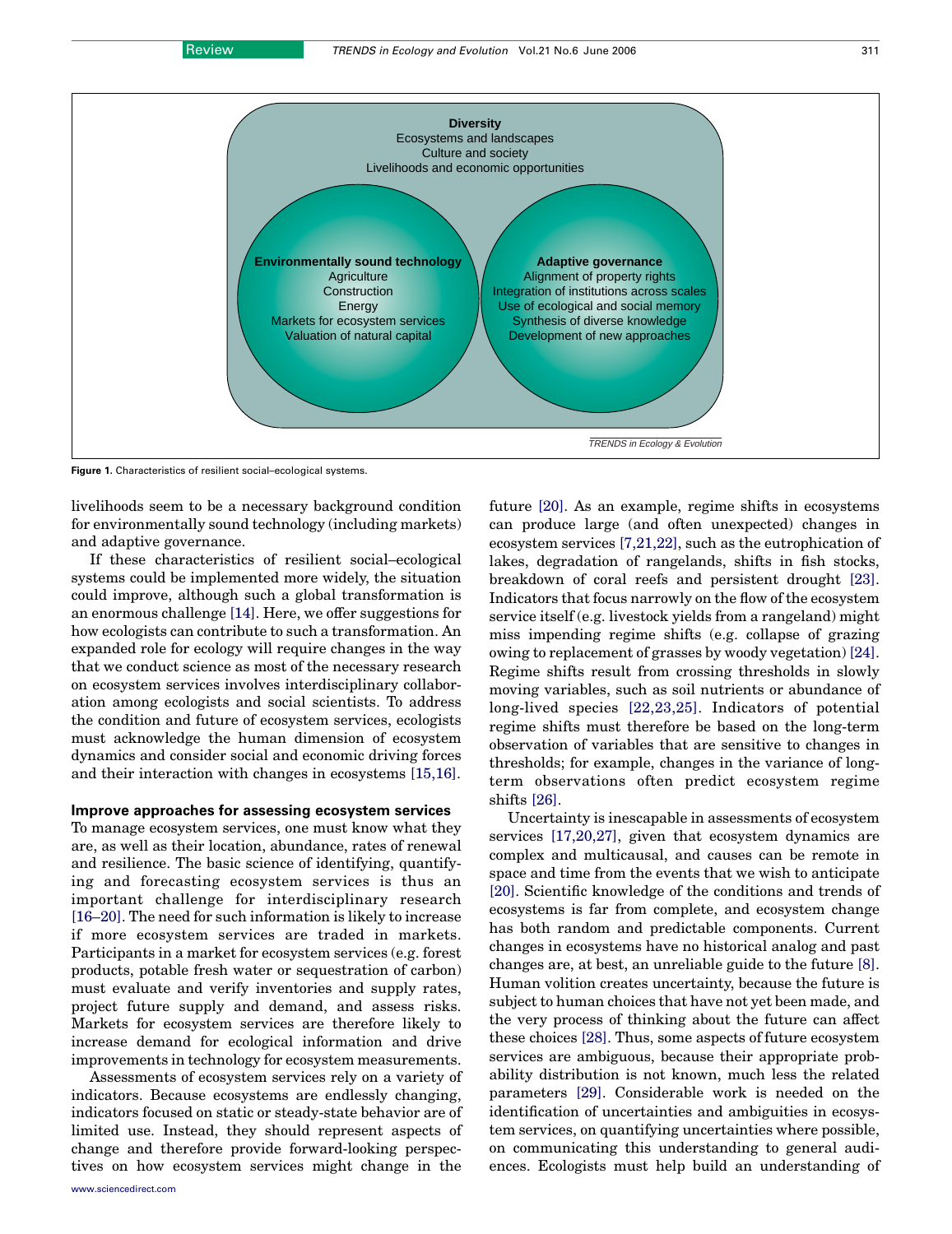uncertainty into the governance structures that make ecosystem management possible.

# Role of ecology in natural disasters

Ecosystem degradation can exacerbate the human consequences of natural disasters [\[7\].](#page-5-0) The role of ecosystem changes, such as wetland loss, deforestation, canalization of rivers and loss of coral reefs, was evident during the 2004 Asian tsunami and the 2005 hurricane in New Orleans, USA [\[30\]](#page-6-0). The capacity of ecosystems to mitigate natural hazards such as floods, droughts, storms and tsunamis appears to be decreasing, although there is considerable variability among regions [\[7\]](#page-5-0).

Whereas some connections of ecosystem change to disasters are evident, we have little quantitative information with which to measure the disaster risks associated with ecosystem change. Fundamental research is needed in this area. Such research could improve planning to avoid or mitigate future disasters, improve quantitative risk assessment, and make it possible to address ecosystem services using insurance markets.

# Understand the resilience of ecosystem services

Resilience is the capacity of a system to renew and sustain specified conditions or processes in spite of exogenous disturbances or changes in driving forces [\[15,31–33\]](#page-5-0). From its origins in ecology [\[23,34\]](#page-5-0), resilience has been extended to interdependent social–ecological systems [\[15,31,32\].](#page-5-0) Because it is related to the distance of a system from a critical threshold, resilience changes over time and can therefore be managed [\[31\].](#page-6-0) In ecosystems, it is often related to slowly-changing biogeochemical pools, longlived organisms, or biodiversity. In lakes, for example, resilience of water quality to fluctuating phosphorus inputs depends on slow changes in the mass of phosphorus in lake sediment, and resilience of fish production depends on biomass of long-lived, slowly-growing predatory species [\[22\]](#page-5-0).

Work on biodiversity suggests that the persistence of functional groups of species contributes to the performance of ecosystems and the services that they generate [\[35\].](#page-6-0) Functional groups of species and their interactions in the larger landscape or seascape are sources of renewal and reorganization for ecosystem resilience in the face of change [\[33,35,36\]](#page-6-0). For example, large trees serve as biological legacies after fires and storms in forest ecosystems [\[37\].](#page-6-0) In coral reefs, grazers connect a wide range of spatial scales from  $\text{cm}^2$ , such as amphipods and sea urchins, to thousands of  $km^2$ , such as green turtles [\[38\].](#page-6-0) By operating at different spatial and temporal scales, competition among grazers is minimized and the robustness over a wider range of environmental conditions is enhanced. Within a functional group, variability in the responses of species to environmental change appears to be important for ecosystem resilience [\[39–41\].](#page-6-0) Such response diversity [\[38\]](#page-6-0) has a significant role in the capacity of ecosystems to renew and reorganize into desired states following disturbance [\[23\]](#page-5-0).

We are just beginning to understand the ecological basis of resilience and its connections to ecosystem services (Figure 2). The MA made an important contribution by identifying ecosystem services that regulate climate, floods, diseases, water and air quality, and so on [\[7\]](#page-5-0). However, the connections of these regulating ecosystem services to resilience are not well understood. The reliability of ecosystem services appears to depend on



Figure 2. Regulating ecosystem services [\[6\].](#page-5-0) (a) Grazing fish help keep the substrate accessible for coral recruits; (b) pollination by insects supports food production and cultural services of terrestrial ecosystems; (c) seed dispersal by mobile link species, such as monkeys, facilitates ecosystem reorganization following disturbance; (d) wetlands filter runoff and reduce the influx of nutrients and sediment to lakes, rivers and coastal areas; (e) regrowing forests sequester carbon; and (f) water vapor from trees contributes to local climate regulation. Reproduced with permission from Terry Hughes (a) and Carl Folke (b–f).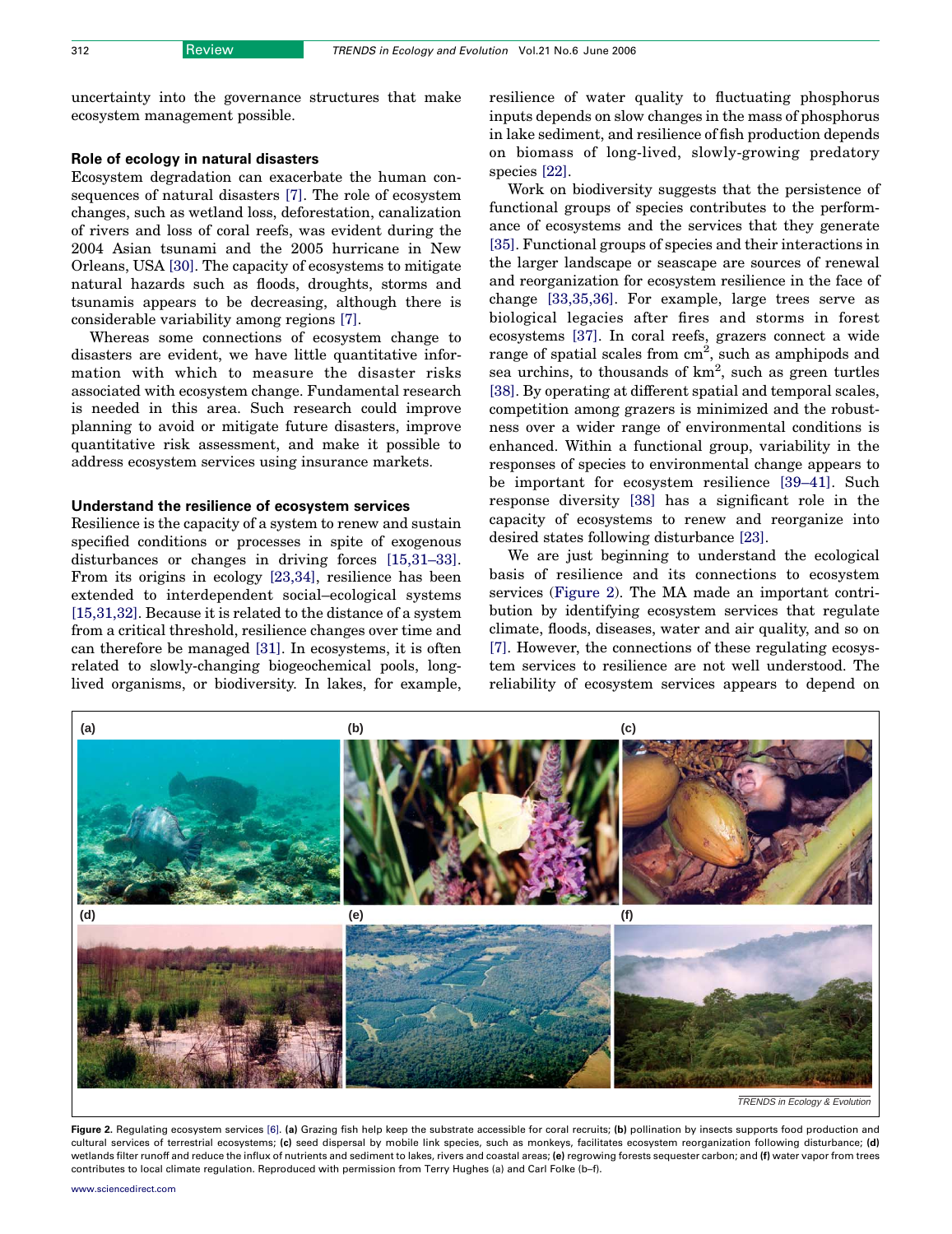# Box 2. Scenarios for future relationships of societies and ecosystems

Scenarios emerged as a planning tool for business, military and strategic applications during the 20th century [\[28\].](#page-6-0) Since the 1970s, they have been used for global environmental analyses by groups such as the Stockholm Environment Institute (<http://www.sei.se/> [\[59\]](#page-6-0)) and the Intergovernmental Panel on Climate Change [\[65\]](#page-6-0). Scenarios are similar to the modeling approaches used in adaptive management [\[45\]](#page-6-0) and appear to be used more frequently in local or regional environmental planning [\[66,67\].](#page-6-0) As global environmental scenarios became more sophisticated, the demand for detailed ecological information increased [\[57\]](#page-6-0). The MA addressed this need for a structured analysis of the future of ecosystem services [\[7\]](#page-5-0) and policies for proactive management of ecosystem services are the focus of two of the MA scenarios: 'TechnoGarden' and 'Adapting Mosaic' [\[28\].](#page-6-0)

#### Adapting Mosaic

Adapting Mosaic considers the consequences of adaptive governance developing in hundreds of autonomous regions around the world (Figure I). Some experiments fail and others succeed, while globalized communication rapidly spreads information about successful practices. There are notable successes in building resilience and improving ecosystem services in many regions. However, these are accompanied by failures in managing some global problems, such as climate and pelagic marine fisheries, and by breakdowns in regions where adaptive experiments fail.

#### **TechnoGarden**

TechnoGarden considers a world in which environmentally friendly technologies are used in agriculture, construction and energy, and ecosystems are engineered and intensively managed. Efficiencies improve the delivery of ecosystem services and make it possible to set aside more land and ocean for parks and reserves (Figure I). However, these benefits are accompanied by risks and occasional catastrophes associated with large intricate projects and rigid control of ecosystems. The highly engineered systems provide ecosystem services efficiently, but cannot always cope with unexpected disturbances.

The scenarios explored by MA do not offer an optimal solution. Instead, each illustrates the advantages and disadvantages of a coherent approach to ecosystem services. The logical consequences of alternative sets of policies are explored, thereby providing a basis for discussion and decision among alternative policies and practices for addressing ecosystem services.

resilience, which itself depends on features of ecosystems in complex ways. Elucidating these linkages is an important research challenge.

# Contribute to adaptive governance

Because the relationship between ecosystems and society is changing continuously, it is difficult to predict the consequences of management actions; therefore, it is misleading to view ecosystem management as the solution to a problem [\[42–44\].](#page-6-0) Instead, management actions should be viewed as experiments that can improve knowledge of social–ecological dynamics if the outcome is monitored and appropriately analyzed [\[45,46\]](#page-6-0). Adaptive environmental management (AEM) is a formal process for conducting and interpreting ecosystem management experiments [\[15,45\]](#page-5-0). Its success or failure appears to depend on the institutional and political processes that govern the project [\[46,47\]](#page-6-0). Because of the key role of governance in ecosystem management, researchers have introduced the concept of adaptive governance to study the structures and processes by which humans make





Figure I. Artist's rendition of a rural landscape in the Adapting Mosaic scenario (a) and TechnoGarden scenario (b). Reproduced with permission from [\[28\].](#page-6-0)

decisions and share power in the process of managing ecosystem services [\[12,13\].](#page-5-0) Political scientists [\[12\]](#page-5-0) use a biological analogy to explain adaptive governance: 'Devising effective governance systems is akin to a coevolutionary arms race. A set of rules created to fit one set of socioecological conditions can erode as social, economic, and technological developments increase the potential for human damage to ecosystems and even to the biosphere itself. Furthermore, humans devise ways of evading governance rules. Thus successful commons governance requires that rules evolve.' In this quote, 'commons' is a broader concept than the open-access resource used in Hardin's parable of the tragedy of the commons [\[48\]](#page-6-0) and includes common-pool resources such as forests, migrating fish stocks, or irrigation systems [\[12\]](#page-5-0).

Ecological knowledge is crucial for adaptive governance [\[12,13\].](#page-5-0) Ecological insights are required, for example, in measurement of ecosystem services, in the development of proper indicators of the capacity of ecosystems to produce services in the future, and in helping to resolve resource conflicts in efficient, inexpensive ways. However,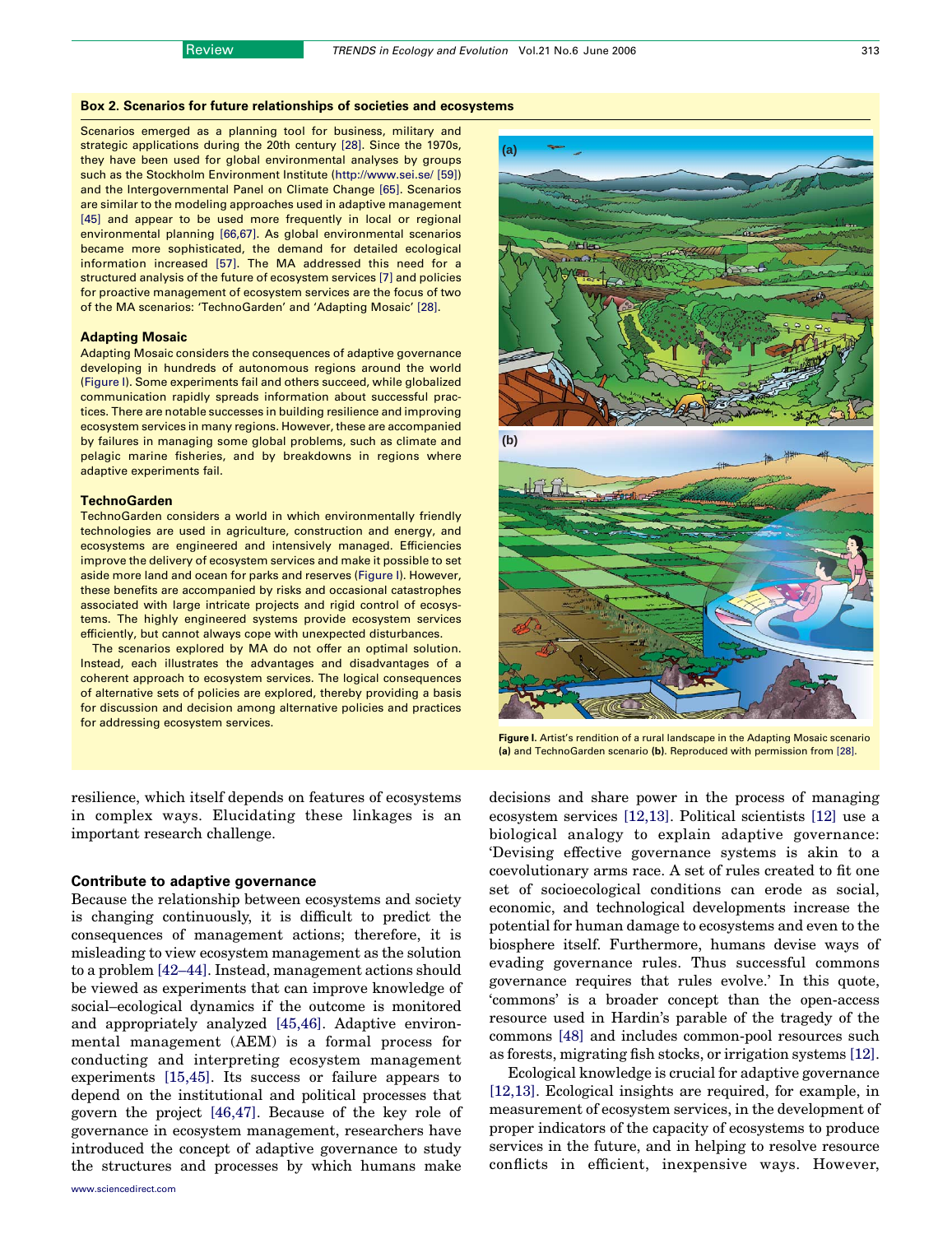<span id="page-5-0"></span>technocratic approaches in which ecologists do the science first and confront others with already established frameworks are likely to fail [13,49,50]. Adaptive governance expects ecologists to be more than passive providers of information and, in addition, to participate in social processes for ecosystem management [\[51–53\]](#page-6-0). For example, ecologists have served as bridges between different social networks, therefore contributing to collaborations that proved crucial for improved management of ecosystems [\[51,54\]](#page-6-0).

#### Develop positive visions for the future

There is no lack of information in our current globalized society. Overwhelming information flow makes it difficult for people to grasp the broader situation. Thus there is risk that people, particularly in urban areas (approaching half of the human population [7]), will become alienated from their dependence on ecosystem services. This problem cannot be overcome by more information alone. Instead, we need integrated information in the form of visions for positive change in the approaches of society toward ecosystem services (Box 2).

Such approaches to ecosystem services often seem frozen until a crisis occurs [23,44,46,55], and the perception of that crisis can create opportunities for reorganizing the relationships of society to ecosystems [15,46]. At such times, barriers to action might break down, if only for a short time, and new approaches have a chance to change the direction of ecosystem management. To succeed, a particular approach or vision must be wellformed by the time the crisis arises, because the opportunity for change might be short-lived.

Ecologists can help to create visions for the future that involve new approaches for the relationships between humans and ecosystems [20,50,56,57]. Scenarios with positive visions are quite different from projections of environmental disaster (Box 2). Doom-and-gloom predictions are sometimes needed, and they might sell newspapers, but they do little to inspire people or to evoke proactive forward-looking steps toward a better world. Transformation requires evocative vision of where we can go. In fact, we need multiple visions of better worlds to compare and evaluate the diverse alternatives available to us (e.g. Ecotopia [\[58\],](#page-6-0) Great Transitions [\[59\],](#page-6-0) TechnoGarden [\[28\]](#page-6-0) or Adapting Mosaic [\[28\]](#page-6-0)). Although we cannot predict the future, we have much to decide. Better decisions start from better visions, and such visions need ecological perspectives.

# **Conclusions**

The role of ecology in policy-relevant research is evolving rapidly. Here, we have focused on two exciting and important research areas: innovation of environmentally friendly technology, including markets for ecosystem services, and adaptive governance. In both of these areas, ecological expertise is needed to identify and quantify ecosystem services, to understand how they might change in the future, and to help envision more resilient social–ecological systems. The transformation to more-resilient relationships of society and ecosystems cannot occur without ecological knowledge. This emerging

role of ecology will transform the discipline by expanding transdisciplinary collaborations among ecologists, economists and social scientists. Ecological advances have often emerged from collaborations with biogeochemistry, climatology, evolution, genetics, hydrology and other disciplines. Emerging collaborations with economics and social science form one of the most exciting frontiers of research, a frontier that creates fundamental information for the transformation of the relationship of society with nature.

# Acknowledgements

We thank colleagues in the Beijer Institute for Ecological Economics, Millennium Ecosystem Assessment and Resilience Alliance for many stimulating discussions, J. Clark, R. Costanza and two anonymous referees for helpful comments, Pille Bunnell for the artwork in Box 2 and D. Karns for help with the article. This work was supported by the McDonnell Foundation, US NSF, and by the Swedish Research Council for Environment, Agricultural Sciences and Spatial Planning (FORMAS).

#### References

- 1 Mooney, H. (1998) The Globalization of Ecological Thought, Ecology Institute
- 2 Schlesinger, W.H. (2006) Global change ecology. Trends Ecol. Evol. 21 (in press)
- 3 Ehrlich, P.R. and Mooney, H.A. (1983) Extinction, substitutions and ecosystem services. BioScience 33, 248–254
- 4 Costanza, R. et al. (1989) Valuation and management of wetland ecosystems. Ecol. Econ. 1, 335–361
- 5 Odum, E. (1989) Ecology and Our Endangered Life-support Systems, Sinauer Associates
- 6 de Groot, R.S. (1992) Functions of Nature, Wolters-Noordhoff
- 7 Millennium Ecosystem Assessment (2005) Ecosystems & Human Wellbeing: Synthesis Report, Island Press
- 8 Steffen, W. et al. (2004) Global Change and the Earth System: A Planet Under Pressure, Springer-Verlag
- 9 Foley, J. et al. (2005) Global consequences of land use. Science 309, 570–574
- 10 Folke, C. (1996) Conservation, driving forces, and institutions. Ecol. Appl. 6, 370–372
- 11 Lambin, E.F. et al. (2001) The causes of land-use and land-cover change: moving beyond the myths. Global Environ. Change 11, 261–269
- 12 Dietz, T. et al. (2003) The struggle to govern the commons. Science 302, 1902–1912
- 13 Folke, C. et al. (2005) Adaptive governance of social–ecological systems. Annu. Rev. Environ. Res. 30, 441–473
- 14 Holling, C.S. (2004) From complex regions to complex worlds. Ecol. Soc. 9, 11 ([http://www.ecologyandsociety.org/vol9/iss1/art11\)](http://www.ecologyandsociety.org/vol9/iss1/art11)
- 15 Berkes. F. et al., eds (2003) Navigating Social–Ecological Systems: Building Resilience for Complexity and Change, Cambridge University Press
- 16 Turner, B.L. et al. (2003) Illustrating the coupled human–environment system for vulnerability analysis: three case studies. Proc. Natl. Acad. Sci. U. S. A. 100, 8080–8085
- 17 Clark, J.S. et al. (2001) Ecological forecasting: an emerging imperative. Science 293, 657–660
- 18 Daily, G., ed. (1997) Nature's Services: Societal Dependence on Natural Ecosystems, Island Press
- 19 Kremen, C. (2005) Managing ecosystem services: what do we need to know about their ecology? Ecol. Lett. 8, 468–479
- 20 Carpenter, S.R. (2002) Ecological futures: building an ecology of the long now. Ecology 83, 2069–2083
- 21 Scheffer, M. et al. (2001) Catastrophic shifts in ecosystems. Nature 413, 591–596
- 22 Carpenter, S.R. (2003) Regime Shifts in Lake Ecosystems: Pattern and Variation, Ecology Institute
- 23 Folke, C. et al. (2004) Regime shifts, resilience and biodiversity in ecosystem management. Annu. Rev. Ecol. Sys. 35, 557–581